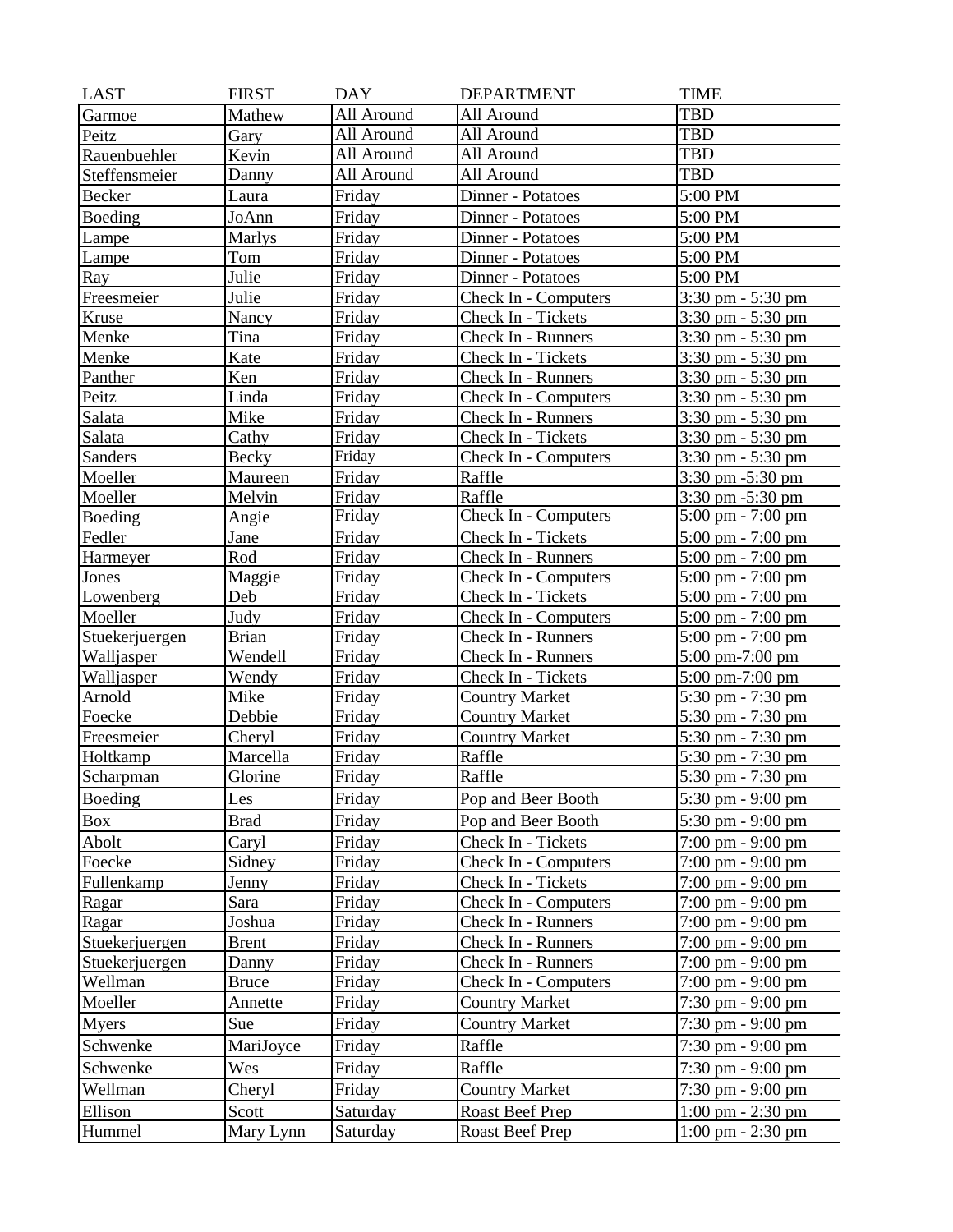| Link                    | <b>Steve</b>     | Saturday             | Roast Beef Prep                           | $1:00 \text{ pm} - 2:30 \text{ pm}$           |
|-------------------------|------------------|----------------------|-------------------------------------------|-----------------------------------------------|
| Swan                    | Derek            | Saturday             | Roast Beef Prep                           | $1:00 \text{ pm} - 2:30 \text{ pm}$           |
| <b>Blint</b>            | Vickie           | Saturday             | <b>Country Market</b>                     | $1:30$ pm $-3:00$ pm                          |
| Boeding                 | Mary Jean        | Saturday             | <b>Country Market</b>                     | 1:30 pm - 3:00 pm                             |
| Kassmeyer               | Courtney         | Saturday             | <b>Country Market</b>                     | 1:30 pm - 3:00 pm                             |
| Krogmeier               | Martin           | Saturday             | <b>Country Market</b>                     | 1:30 pm - 3:00 pm                             |
| Merschman               | Jenny            | Saturday             | <b>Country Market</b>                     | $1:30$ pm $-3:00$ pm                          |
| Rauenbuehler            | Bertha           | Saturday             | Raffle                                    | $1:30$ pm $-3:00$ pm                          |
| Witting                 | Sylvia           | Saturday             | Raffle                                    | $1:30$ pm $-3:00$ pm                          |
| Ellingboe               | April            | Saturday             | <b>Auction-Gift Certificates</b>          | 10:00 am - 12:00 pm                           |
| Ellingboe               | Nancy            | Saturday             | <b>Auction-Gift Certificates</b>          | 10:00 am - 12:00 pm                           |
| Fedler                  | Mary Beth        | Saturday             | Dinner-Kitchen Helper                     | $10:00$ am - $12:00$ pm                       |
| Holland                 | Mike             | Saturday             | Dinner-Kitchen Helper                     | 10:00 am - 12:00 pm                           |
| Kruse                   | Jill             | Saturday             | Dinner-Kitchen Helper                     | $10:00$ am - $12:00$ pm                       |
| Kruse                   | Megan            | Saturday             | Dinner-Kitchen Helper                     | 10:00 am - 12:00 pm                           |
| Pranger                 | Mary Jane        | Saturday             | Dinner-Kitchen Helper                     | 10:00 am - 12:00 pm                           |
| Rauenbuehler            | Tracy            | Saturday             | <b>Beer Tickets</b>                       | $10:00$ am - $12:00$ pm                       |
| Schmidt                 | Lindsey          | Saturday             | <b>Stage - Sales Entry</b>                | 10:00 am - 12:00 pm                           |
| Tallman                 | <b>Barbara</b>   | Saturday             | Dinner-Kitchen Helper                     | $10:00$ am - $12:00$ pm                       |
|                         |                  |                      |                                           |                                               |
| Kruse                   | Dave             | Saturday             | Pop and Beer Booth                        | 10:00 am - Noon                               |
| Meierotto               | Chris            | Saturday             | Pop and Beer Booth                        | 10:00 am - Noon                               |
| <b>Brune</b>            | David            | Saturday             | Dinner/Lunch-Cashier                      | 10:00 am-11:30 pm                             |
| Wellman                 | Norbert          | Saturday             | Dinner/Lunch-Cashier                      | 10:00 am-11:30 pm                             |
| Conrad                  | <b>Barb</b>      | Saturday             | <b>Stage - Sales Entry</b>                | $10:00$ pm $-$ End                            |
| Helling                 | Shelby           | Saturday             | <b>Auction-Gift Certificates</b>          | 10:00 pm - End                                |
| McFall                  | Andrew           | Saturday             | Pop and Beer Booth                        | 10:00 pm - End                                |
| Mehmert                 | Cathy            | Saturday             | <b>Stage - Sales Entry</b>                | 10:00 pm - End                                |
|                         |                  |                      |                                           |                                               |
| Otte                    | Emily            | Saturday             | <b>Auction-Gift Certificates</b>          | 10:00 pm - End                                |
| Spiekermeier            | Paula            | Saturday             | Stage-Cashier                             | 10:00 pm - End                                |
| Steffensmeier           | Kyle             | Saturday             | Pop and Beer Booth                        | 10:00 pm - End                                |
| Todd                    | Amber            | Saturday             | <b>Auction-Gift Certificates</b>          | $10:00$ pm $-$ End                            |
| Ward                    | Lucinda          | Saturday             | Stage-Cashier                             | 10:00 pm - End                                |
| Wilkens                 | Jordan           | Saturday             | Pop and Beer Booth                        | 10:00 pm - End                                |
| Becker                  | Karen            | Saturday             | Dinner/Lunch-Carry Out                    | 10:15 am-12:00 pm                             |
| <b>Berlett</b>          | Christine        | Saturday             | Dinner/Lunch-Carry Out                    | 10:15 am-12:00 pm                             |
| Boeding                 | Tom              | Saturday             | Dinner/Lunch                              | $10:15$ am- $12:00$ pm                        |
| Gonzalez                | Jason            | Saturday             | Dinner/Lunch                              | 10:15 am-12:00 pm                             |
| Gonzalez                | Morgan           | Saturday             | Dinner/Lunch                              | 10:15 am-12:00 pm                             |
| Hunold                  | Judy             | Saturday             | Dinner/Lunch                              | 10:15 am-12:00 pm                             |
| Jennings                | Diane            | Saturday             | Dinner/Lunch-Carry Out                    | 10:15 am-12:00 pm                             |
| <b>Jennings</b>         | Richard          | Saturday             | Dinner/Lunch-Carry Out                    | 10:15 am-12:00 pm                             |
| Krebill                 | Elisha           | Saturday             | Dinner/Lunch                              | 10:15 am-12:00 pm                             |
| Krebill                 | Ryan             | Saturday             | Dinner/Lunch                              | $10:15$ am- $12:00$ pm                        |
| Meller                  | Sara             | Saturday             | Dinner/Lunch-Carry Out                    | 10:15 am-12:00 pm                             |
| Stewart                 | <b>Justin</b>    | Saturday             | Dinner/Lunch                              | $10:15$ am- $12:00$ pm                        |
| <b>Stewart</b>          | Nicole           | Saturday             | Dinner/Lunch                              | $10:15$ am- $12:00$ pm                        |
| Vonderhaar              | Ted              | Saturday             | Dinner/Lunch                              | 10:15 am-12:00 pm                             |
| Vonderhaar              | Wendy            | Saturday             | Dinner/Lunch                              | 10:15 am-12:00 pm                             |
| Watznauer               | Renee            | Saturday             | Dinner/Lunch                              | 10:15 am-12:00 pm                             |
| Watznauer               | Tim              | Saturday             | Dinner/Lunch                              | 10:15 am-12:00 pm                             |
| Westberg<br><b>Barr</b> | Ginger<br>Deanna | Saturday<br>Saturday | Dinner/Lunch<br>Dinner/Lunch-Coffee & Tea | $10:15$ am- $12:00$ pm<br>10:30 am - 12:00 pm |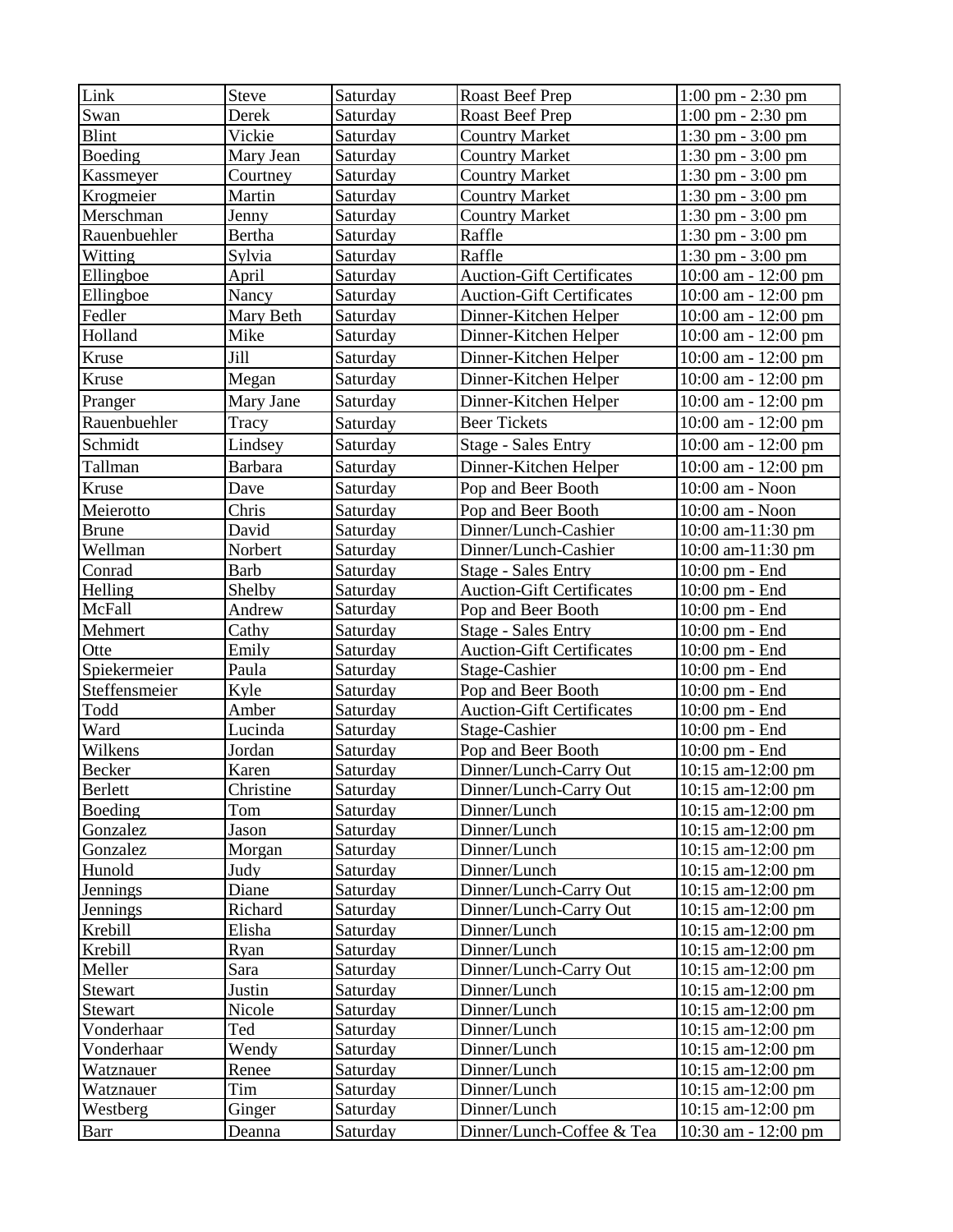| Conrad           | Don          | Saturday        | Raffle                        | $10:30$ am $-12:00$ pm               |
|------------------|--------------|-----------------|-------------------------------|--------------------------------------|
| Conrad           | Geri         | Saturday        | Raffle                        | 10:30 am - 12:00 pm                  |
| Green            | Carrie       | Saturday        | <b>Country Market</b>         | 10:30 am - 12:00 pm                  |
| Meierotto        | Dixie        | Saturday        | <b>Country Market</b>         | $10:30$ am - $12:00$ pm              |
| Moeller          | Debbie       | Saturday        | <b>Country Market</b>         | 10:30 am - 12:00 pm                  |
| Montgomery       | Mary Jane    | Saturday        | Dinner/Lunch-Coffee & Tea     | 10:30 am - 12:00 pm                  |
| Welding          | Emily        | Saturday        | <b>Country Market</b>         | 10:30 am - 12:00 pm                  |
| <b>Berthurem</b> | Jim          | Saturday        | Auction-All Around Men        | 10:30 am - 12:30 pm                  |
| Fraise           | Nathan       | Saturday        | <b>Auction-Bid Spotters</b>   | $10:30$ am - $12:30$ pm              |
| Hummel           | Joseph       | Saturday        | Auction-All Around Men        | 10:30 am - 12:30 pm                  |
| Lampe            | John         | Saturday        | <b>Auction-Bid Spotters</b>   | 10:30 am - 12:30 pm                  |
| Moeller          | Joan         | Saturday        | <b>Stage-Auction Clerks</b>   | 10:30 am - 12:30 pm                  |
| Peitz            | Nick         | Saturday        | Auction-All Around Men        | 10:30 am - 12:30 pm                  |
| Pranger          | Allan        | Saturday        | Auction-All Around Men        | 10:30 am - 12:30 pm                  |
| Pranger          | Nate         | Saturday        | Auction-All Around Men        | 10:30 am - 12:30 pm                  |
| Robu             | Randy        | Saturday        | Auction-All Around Men        | 10:30 am - 12:30 pm                  |
| Scharpman        | Jim          | Saturday        | Auction-All Around Men        | $10:30$ am $-12:30$ pm               |
| Schulte          | Anthony      | Saturday        | <b>Stage-Auction Clerks</b>   | 10:30 am - 12:30 pm                  |
| Steffensmeier    | William      | Saturday        | Auction-All Around Men        | 10:30 am - 12:30 pm                  |
| Vantiger         | Alan         | Saturday        | <b>Auction-All Around Men</b> | 10:30 am - 12:30 pm                  |
| Link             | Ben          | Saturday        | Dinner/Lunch-Cashier C/O      | 10:30 am-12:00 pm                    |
| Link             | Leah         | Saturday        | Dinner/Lunch-Cashier C/O      | 10:30 am-12:00 pm                    |
| Boeding          | Stan         | Saturday        | Auction-All Around Men        | 10:30 pm - End                       |
| <b>Brinck</b>    | Laura        | Saturday        | <b>Stage-Auction Clerks</b>   | $10:30$ pm $-$ End                   |
| Conrad           | Sean         | Saturday        | Auction-All Around Men        | 10:30 pm - End                       |
| Conrad           | Kevin        | Saturday        | <b>Auction-Bid Spotters</b>   | 10:30 pm - End                       |
| Ellingboe        | David        | Saturday        | Auction-All Around Men        | 10:30 pm - End                       |
| Fullenkamp       | Luke         | Saturday        | Auction-All Around Men        | 10:30 pm - End                       |
| Fullenkamp       | Jay          | Saturday        | Auction-All Around Men        | $10:30$ pm $-$ End                   |
| Fullenkamp       | Larry        | Saturday        | Auction-All Around Men        | 10:30 pm - End                       |
| Fullenkamp       | Roger        | Saturday        | <b>Auction-All Around Men</b> | 10:30 pm - End                       |
| Helling          | Kyle         | Saturday        | <b>Auction-Bid Spotters</b>   | 10:30 pm - End                       |
| Kruse            | Dan          | Saturday        | Auction-All Around Men        | 10:30 pm - End                       |
| Kruse            | Phil         | Saturday        | <b>Auction-All Around Men</b> | $10:30$ pm - End                     |
| Mark             | Spiekermeier | Saturday        | Auction-All Around Men        | 10:30 pm - End                       |
| Robu             | Dalton       | Saturday        | <b>Auction-All Around Men</b> | 10:30 pm - End                       |
| Schierbrock      | Bob          | Saturday        | Auction-All Around Men        | 10:30 pm - End                       |
| Schulte          | <b>Brad</b>  | Saturday        | Auction-All Around Men        | $10:30$ pm $-$ End                   |
| Steffensmeier    | Peggy        | Saturday        | <b>Stage-Auction Clerks</b>   | 10:30 pm - End                       |
| Vonderhaar       | Tim          | Saturday        | Auction-All Around Men        | 10:30 pm - End                       |
| <b>Boeding</b>   | Joyce        | Saturday        | Dinner-Pie & Cake             | $11:00$ am $-1:30$ pm                |
| Fraise           | Shaun        | Saturday        | Dinner-Pie & Cake             | $11:00$ am- $1:30$ pm                |
| Menke            | Rita         | Saturday        | Dinner-Pie & Cake             | 11:00 am-1:30 pm                     |
| Fullenkamp       | Sherri       | Saturday        | Dishwashers                   | 11:30 am - 12:30 pm                  |
| Kassmeyer        | Doris        | Saturday        | Dishwashers                   | 11:30 am - 12:30 pm                  |
| Kassmeyer        | Val          | Saturday        | Dishwashers                   | $11:30$ am $-12:30$ pm               |
| Meyer            | Nancy        | Saturday        | Dishwashers                   | 11:30 am - 12:30 pm                  |
| Fraise           | Shirley      | Saturday        | Dinner/Lunch-Cashier          | $11:30$ am- $1:00$ pm                |
| Meierotto        | Vern         | Saturday        | Dinner/Lunch-Cashier          | $11:30$ am- $1:00$ pm                |
| <b>Blindt</b>    | Anita        | Saturday        | <b>Country Market</b>         | $12:00 \text{ pm} - 1:30 \text{ pm}$ |
| <b>Brune</b>     | Linda        | Saturday        | Raffle                        | $12:00 \text{ pm} - 1:30 \text{ pm}$ |
| Conrad           | Donna        | <b>Saturday</b> | <b>Country Market</b>         | $12:00 \text{ pm} - 1:30 \text{ pm}$ |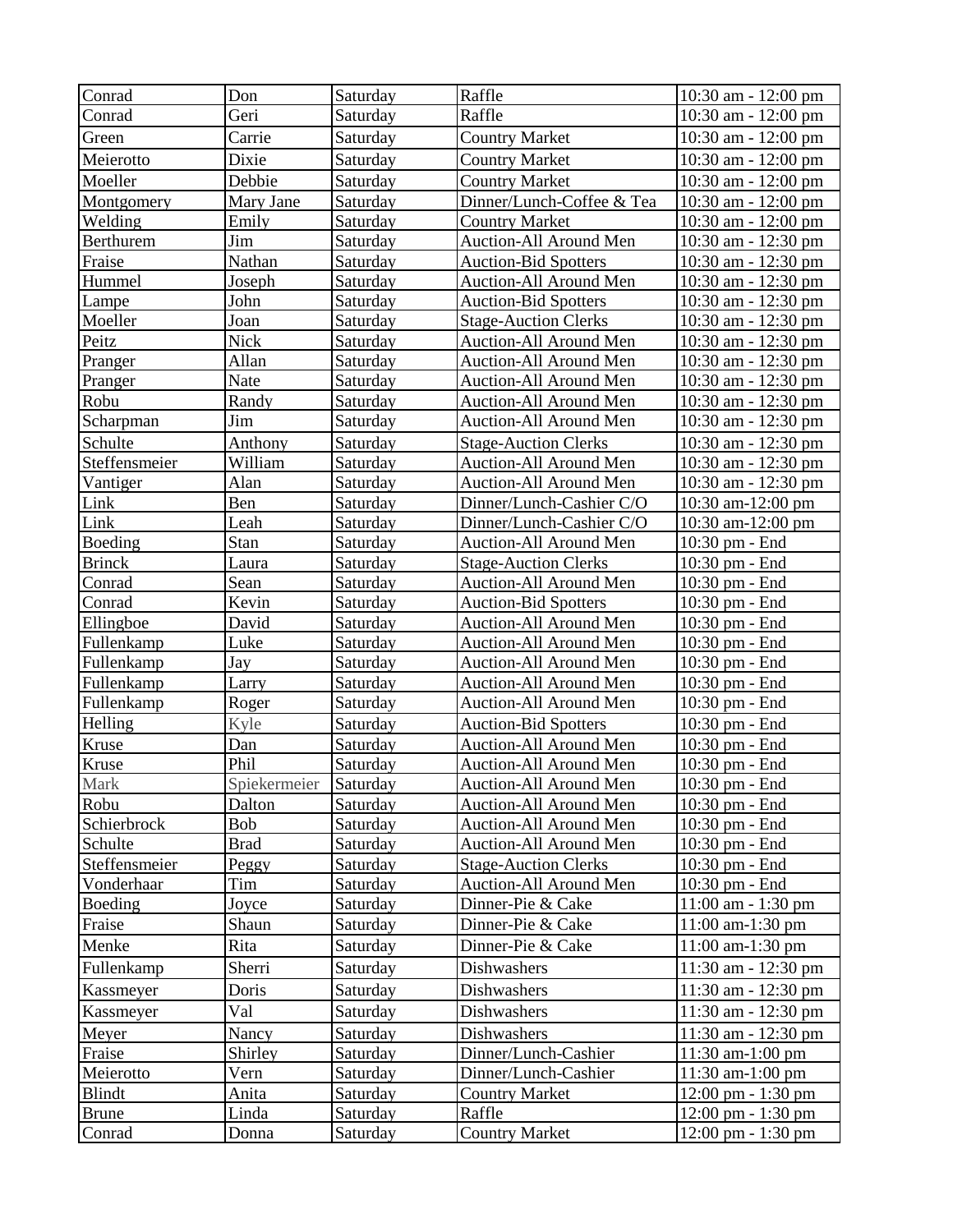| Fedler        | Gordon       | Saturday | <b>Country Market</b>            | 12:00 pm - 1:30 pm                   |
|---------------|--------------|----------|----------------------------------|--------------------------------------|
| Holland       | Belinda      | Saturday | <b>Country Market</b>            | 12:00 pm - 1:30 pm                   |
| Kassmeyer     | Sandy        | Saturday | <b>Country Market</b>            | 12:00 pm - 1:30 pm                   |
| Menke         | Eleanor      | Saturday | Raffle                           | 12:00 pm - 1:30 pm                   |
| Arnold        | Carol        | Saturday | <b>Auction-Gift Certificates</b> | $12:00 \text{ pm} - 2:00 \text{ pm}$ |
| Fraise        | Kara         | Saturday | Dinner-Kitchen Helper            | $12:00 \text{ pm} - 2:00 \text{ pm}$ |
| Fraise        | Wendy        | Saturday | Dinner-Kitchen Helper            | $12:00 \text{ pm} - 2:00 \text{ pm}$ |
| Kieler        | Hanna        | Saturday | <b>Stage - Sales Entry</b>       | 12:00 pm - 2:00 pm                   |
| Krogmeier     | Andrew       | Saturday | Dinner-Kitchen Helper            | $12:00 \text{ pm} - 2:00 \text{ pm}$ |
| Krogmeier     | Don          | Saturday | Dinner-Kitchen Helper            | $12:00 \text{ pm} - 2:00 \text{ pm}$ |
| Krogmeier     | Jessica      | Saturday | Dinner-Kitchen Helper            | $12:00 \text{ pm} - 2:00 \text{ pm}$ |
| Krogmeier     | Kathy        | Saturday | Dinner-Kitchen Helper            | 12:00 pm - 2:00 pm                   |
| Kruse         | Janice       | Saturday | Dinner-Kitchen Helper            | $12:00 \text{ pm} - 2:00 \text{ pm}$ |
| Mann          | Jean         | Saturday | <b>Auction-Gift Certificates</b> | $12:00 \text{ pm} - 2:00 \text{ pm}$ |
| Meierotto     | Jeff         | Saturday | Pop and Beer Booth               | 12:00 pm - 2:00 pm                   |
| Peitz         | Laura        | Saturday | <b>Beer Tickets</b>              | 12:00 pm - 2:00 pm                   |
| Sanders       | Nancy        | Saturday | Stage-Cashier                    | $12:00 \text{ pm} - 2:00 \text{ pm}$ |
| Schulte       | Jacob        | Saturday | Pop and Beer Booth               | $12:00 \text{ pm} - 2:00 \text{ pm}$ |
| Van Hamme     | April        | Saturday | <b>Stage - Sales Entry</b>       | $12:00 \text{ pm} - 2:00 \text{ pm}$ |
| Watznauer     | Marilyn      | Saturday | Dinner-Kitchen Helper            | 12:00 pm - 2:00 pm                   |
| <b>Bell</b>   | Angela       | Saturday | Dinner/Lunch                     | 12:00 pm-1:30 pm                     |
| Bell          | Travis       | Saturday | Dinner/Lunch                     | $12:00 \text{ pm-}1:30 \text{ pm}$   |
| Camby         | Michael      | Saturday | Dinner/Lunch                     | $12:00$ pm- $1:30$ pm                |
| Camby         | Tanya        | Saturday | Dinner/Lunch                     | $12:00$ pm- $1:30$ pm                |
| Fedler        | Gary         | Saturday | Dinner/Lunch-Cashier C/O         | 12:00 pm-1:30 pm                     |
| Hellweg       | Larry        | Saturday | Dinner/Lunch                     | $12:00 \text{ pm-}1:30 \text{ pm}$   |
| Holtkamp      | Diane        | Saturday | Dinner/Lunch                     | 12:00 pm-1:30 pm                     |
| Holtkamp      | Mike         | Saturday | Dinner/Lunch                     | 12:00 pm-1:30 pm                     |
| Kaltefleiter  | Judy         | Saturday | Dinner/Lunch                     | 12:00 pm-1:30 pm                     |
| Lohman        | Dorothy      | Saturday | Dinner/Lunch                     | 12:00 pm-1:30 pm                     |
| Meierotto     | Marvin       | Saturday | Dinner/Lunch                     | $12:00$ pm- $1:30$ pm                |
| Meierotto     | Teresa       | Saturday | Dinner/Lunch                     | 12:00 pm-1:30 pm                     |
| Menke         | Ray          | Saturday | Dinner/Lunch                     | 12:00 pm-1:30 pm                     |
| Steffensmeier | Adrian       | Saturday | Dinner/Lunch-Carry Out           | 12:00 pm-1:30 pm                     |
| Steffensmeier | <b>Judy</b>  | Saturday | Dinner/Lunch-Carry Out           | 12:00 pm-1:30 pm                     |
| Thomas        | Linda        | Saturday | Dinner/Lunch                     | $12:00 \text{ pm-}1:30 \text{ pm}$   |
| Todd          | Chris        | Saturday | Dinner/Lunch                     | 12:00 pm-1:30 pm                     |
| Van Hamme     | Justin       | Saturday | Dinner/Lunch-Cashier C/O         | $12:00 \text{ pm-}1:30 \text{ pm}$   |
| Vonderhaar    | Sue          | Saturday | Dinner/Lunch                     | 12:00 pm-1:30 pm                     |
| Walker        | Amy          | Saturday | Dinner/Lunch                     | 12:00 pm-1:30 pm                     |
| Anderson      | Corey        | Saturday | Auction-All Around Men           | $12:30 \text{ pm} - 2:30 \text{ pm}$ |
| Becker        | Gary         | Saturday | Auction-All Around Men           | 12:30 pm - 2:30 pm                   |
| <b>Booten</b> | Joe          | Saturday | <b>Auction-All Around Men</b>    | 12:30 pm - 2:30 pm                   |
| <b>Booten</b> | Nathan       | Saturday | Auction-All Around Men           | 12:30 pm - 2:30 pm                   |
| Cain          | Richard      | Saturday | Auction-All Around Men           | $12:30 \text{ pm} - 2:30 \text{ pm}$ |
| Cain          | Malissa      | Saturday | Dishwashers                      | $12:30$ pm $-2:30$ pm                |
| Conrad        | <b>Steve</b> | Saturday | <b>Auction-All Around Men</b>    | $12:30 \text{ pm} - 2:30 \text{ pm}$ |
| Fedler        | Rollie       | Saturday | Auction-All Around Men           | 12:30 pm - 2:30 pm                   |
| Fedler        | Susan        | Saturday | <b>Stage-Auction Clerks</b>      | 12:30 pm - 2:30 pm                   |
| Lampe         | Mike         | Saturday | Auction-All Around Men           | 12:30 pm - 2:30 pm                   |
| Menke         | <b>Ross</b>  | Saturday | Auction-All Around Men           | 12:30 pm - 2:30 pm                   |
| Menke         | Ann          | Saturday | <b>Stage-Auction Clerks</b>      | $12:30 \text{ pm} - 2:30 \text{ pm}$ |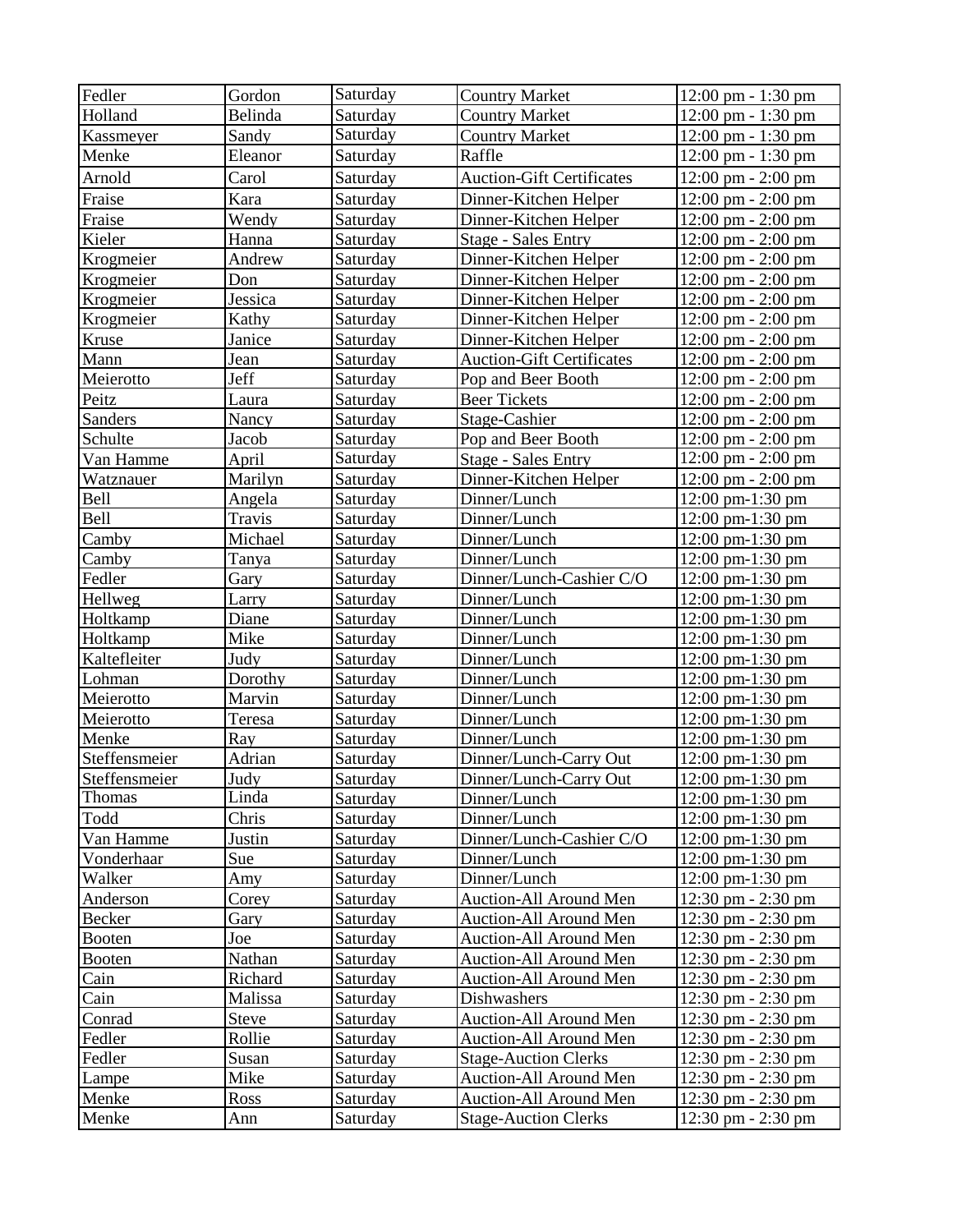| Neuweg         | Kathy          | Saturday | Dishwashers                      | 12:30 pm - 2:30 pm                  |
|----------------|----------------|----------|----------------------------------|-------------------------------------|
| <b>Sanders</b> | Mike           | Saturday | <b>Auction-Bid Spotters</b>      | 12:30 pm - 2:30 pm                  |
| Timpe          | Todd           | Saturday | Auction-All Around Men           | 12:30 pm - 2:30 pm                  |
| Wellman        | Jim            | Saturday | Auction-All Around Men           | 12:30 pm - 2:30 pm                  |
| Berthurem      | Sandy          | Saturday | Stage-Cashier                    | $2:00 \text{ pm} - 4:00 \text{ pm}$ |
| Boylan         | Cortney        | Saturday | <b>Stage - Sales Entry</b>       | 2:00 pm - 4:00 pm                   |
| Dohman         | Jan            | Saturday | <b>Roast Beef Sandwiches</b>     | $2:00 \text{ pm} - 4:00 \text{ pm}$ |
| Dohman         | Paul           | Saturday | <b>Roast Beef Sandwiches</b>     | $2:00 \text{ pm} - 4:00 \text{ pm}$ |
| Fullenkamp     | Carol          | Saturday | <b>Roast Beef Sandwiches</b>     | $2:00 \text{ pm} - 4:00 \text{ pm}$ |
| Fullenkamp     | Kaitlyn        | Saturday | <b>Stage - Sales Entry</b>       | 2:00 pm - 4:00 pm                   |
| Knight         | <b>Steve</b>   | Saturday | <b>Roast Beef Sandwiches</b>     | 2:00 pm - 4:00 pm                   |
| Lampe          | Linda          | Saturday | <b>Roast Beef Sandwiches</b>     | 2:00 pm - 4:00 pm                   |
| Link           | Joe            | Saturday | <b>Roast Beef Sandwiches</b>     | 2:00 pm - 4:00 pm                   |
| Martin         | Shirley        | Saturday | <b>Roast Beef Sandwiches</b>     | $2:00 \text{ pm} - 4:00 \text{ pm}$ |
| Neuweg         | Marian         | Saturday | Roast Beef - Cashier             | $2:00 \text{ pm} - 4:00 \text{ pm}$ |
| Snaadt         | Andy           | Saturday | Pop and Beer Booth               | 2:00 pm - 4:00 pm                   |
| Stukerjuergen  | Judy           | Saturday | Roast Beef - Cashier             | 2:00 pm - 4:00 pm                   |
| Wilson         | Dusty          | Saturday | Pop and Beer Booth               | 2:00 pm - 4:00 pm                   |
| Gonzales       | Morgan         | Saturday | <b>Auction-Gift Certificates</b> | 2:00 pm-4:00 pm                     |
| Hamilton       | Desiree        | Saturday | <b>Auction-Gift Certificates</b> | $2:00 \text{ pm-}4:00 \text{ pm}$   |
| Krogmeier      | Lindsey        | Saturday | <b>Auction-Gift Certificates</b> | 2:00 pm-4:00 pm                     |
| Kruse          | Bill           | Saturday | Auction-All Around Men           | $2:00 \text{ pm}-4:00 \text{ pm}$   |
| Link           | Mary           | Saturday | <b>Beer Tickets</b>              | $2:00 \text{ pm}-4:00 \text{ pm}$   |
| Fullenkamp     | <b>Becky</b>   | Saturday | <b>Stage-Auction Clerks</b>      | $2:30$ pm - $4:30$ pm               |
| Garr           | Richard        | Saturday | Auction-All Around Men           | 2:30 pm - 4:30 pm                   |
| Hannum         | Chad           | Saturday | Auction-All Around Men           | 2:30 pm - 4:30 pm                   |
| Harmeyer       | Gary           | Saturday | Auction-All Around Men           | $2:30$ pm $-4:30$ pm                |
| Holtkamp       | Pat            | Saturday | Auction-All Around Men           | 2:30 pm - 4:30 pm                   |
| Huebner        | Melanie        | Saturday | Dishwashers                      | 2:30 pm - 4:30 pm                   |
| Hunold         | Mark           | Saturday | <b>Auction-Bid Spotters</b>      | 2:30 pm - 4:30 pm                   |
| Kassmeyer      | Ralph          | Saturday | Auction-All Around Men           | $2:30$ pm $-4:30$ pm                |
| Link           | <b>Bridget</b> | Saturday | Dishwashers                      | $2:30$ pm - $4:30$ pm               |
| Lowenberg      | Dave           | Saturday | <b>Auction-All Around Men</b>    | 2:30 pm - 4:30 pm                   |
| Mehmert        | Abby           | Saturday | <b>Stage-Auction Clerks</b>      | 2:30 pm - 4:30 pm                   |
| Menke          | Marvin         | Saturday | Auction-All Around Men           | 2:30 pm - 4:30 pm                   |
| Merschman      | Eric           | Saturday | Auction-All Around Men           | $2:30 \text{ pm} - 4:30 \text{ pm}$ |
| Meyer          | Mike           | Saturday | <b>Auction-All Around Men</b>    | $2:30$ pm - $4:30$ pm               |
| Moeller        | Delbert        | Saturday | <b>Auction-All Around Men</b>    | 2:30 pm - 4:30 pm                   |
| Scott          | Josh           | Saturday | <b>Auction-Bid Spotters</b>      | 2:30 pm - 4:30 pm                   |
| Steffensmeier  | <b>Brian</b>   | Saturday | Auction-All Around Men           | 2:30 pm - 4:30 pm                   |
| Swan           | Megan          | Saturday | Dishwashers                      | $2:30$ pm $-4:30$ pm                |
| Wilson         | Kim            | Saturday | Dishwashers                      | 2:30 pm - 4:30 pm                   |
| Winnike        | Jan            | Saturday | Dishwashers                      | 2:30 pm - 4:30 pm                   |
| Yarber         | Thomas         | Saturday | Auction-All Around Men           | 2:30 pm - 4:30 pm                   |
| Pomberg        | Rita           | Saturday | Raffle                           | 3:00 pm - 4:30 pm                   |
| Pomberg        | Stanley        | Saturday | Raffle                           | 3:00 pm - 4:30 pm                   |
| Pranger        | Cindy          | Saturday | <b>Country Market</b>            | $3:00 \text{ pm} - 4:30 \text{ pm}$ |
| Pranger        | Jacqueline     | Saturday | <b>Country Market</b>            | $3:00 \text{ pm} - 4:30 \text{ pm}$ |
| <b>Bales</b>   | Paula          | Saturday | Roast Beef - Cashier             | $4:00 \text{ pm} - 6:00 \text{ pm}$ |
| Bales          | Kelsey         | Saturday | Stage-Cashier                    | $4:00 \text{ pm} - 6:00 \text{ pm}$ |
| Box            | Karen          | Saturday | <b>Roast Beef Sandwiches</b>     | $4:00 \text{ pm} - 6:00 \text{ pm}$ |
| Foecke         | <b>Bernie</b>  | Saturday | Pop and Beer Booth               | 4:00 pm $-$ 6:00 pm                 |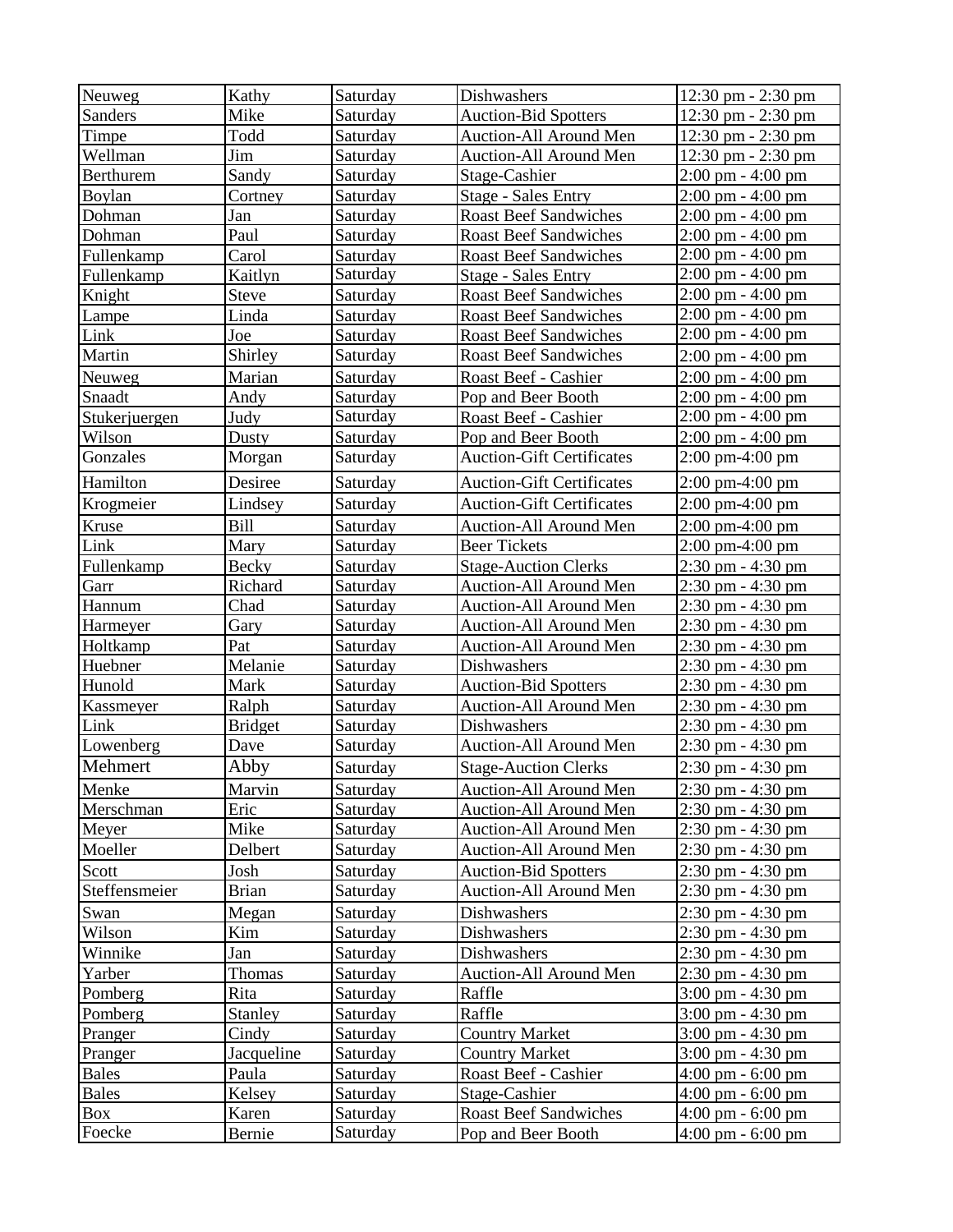| Forsythe      | Amy             | Saturday | <b>Auction-Gift Certificates</b> | $4:00 \text{ pm} - 6:00 \text{ pm}$ |
|---------------|-----------------|----------|----------------------------------|-------------------------------------|
| Forsythe      | <b>Blake</b>    | Saturday | <b>Roast Beef Sandwiches</b>     | $4:00 \text{ pm} - 6:00 \text{ pm}$ |
| Hunold        | Nancy           | Saturday | Stage-Cashier                    | $4:00 \text{ pm} - 6:00 \text{ pm}$ |
| Kieler        | Teresa          | Saturday | <b>Roast Beef Sandwiches</b>     | $4:00 \text{ pm} - 6:00 \text{ pm}$ |
| McMillen      | <b>Bryan</b>    | Saturday | <b>Roast Beef Sandwiches</b>     | $4:00 \text{ pm} - 6:00 \text{ pm}$ |
| McMillen      | Danielle        | Saturday | <b>Roast Beef Sandwiches</b>     | $4:00 \text{ pm} - 6:00 \text{ pm}$ |
| Meierotto     | Joyce           | Saturday | Roast Beef - Cashier             | $4:00 \text{ pm} - 6:00 \text{ pm}$ |
| Menke         | Gary            | Saturday | <b>Roast Beef Sandwiches</b>     | $4:00 \text{ pm} - 6:00 \text{ pm}$ |
| Menke         | Sue (Gary)      | Saturday | <b>Roast Beef Sandwiches</b>     | $4:00 \text{ pm} - 6:00 \text{ pm}$ |
| Sallen        | Theresa         | Saturday | <b>Roast Beef Sandwiches</b>     | $4:00 \text{ pm} - 6:00 \text{ pm}$ |
| Schulte       | Michelle        | Saturday | <b>Stage - Sales Entry</b>       | $4:00 \text{ pm} - 6:00 \text{ pm}$ |
| Snaadt        | <b>Stacy</b>    | Saturday | <b>Roast Beef Sandwiches</b>     | $4:00 \text{ pm} - 6:00 \text{ pm}$ |
| Steffensmeier | Lori            | Saturday | <b>Auction-Gift Certificates</b> | $4:00 \text{ pm} - 6:00 \text{ pm}$ |
| Steffensmeier | Tom             | Saturday | <b>Roast Beef Sandwiches</b>     | $4:00 \text{ pm} - 6:00 \text{ pm}$ |
| Steffensmeier | Carla           | Saturday | <b>Stage - Sales Entry</b>       | 4:00 pm - 6:00 pm                   |
| Vantiger      | Jeanie          | Saturday | <b>Roast Beef Sandwiches</b>     | $4:00 \text{ pm} - 6:00 \text{ pm}$ |
| Winnike       | <b>Bill</b>     | Saturday | Pop and Beer Booth               | $4:00 \text{ pm} - 6:00 \text{ pm}$ |
| Todd          | Coyte           | Saturday | <b>Beer Tickets</b>              | $4:00 \text{ pm}-6:00 \text{ pm}$   |
| Derr          | Carey           | Saturday | <b>Country Market</b>            | $4:30$ pm $-6:00$ pm                |
| Holtkamp      | Kimberly        | Saturday | <b>Country Market</b>            | $4:30 \text{ pm} - 6:00 \text{ pm}$ |
| Peitz         | Becky           | Saturday | <b>Country Market</b>            | $4:30 \text{ pm} - 6:00 \text{ pm}$ |
| Scharpman     | Judy            | Saturday | <b>Country Market</b>            | 4:30 pm - 6:00 pm                   |
| <b>Blint</b>  | Gary            | Saturday | Auction-All Around Men           | $4:30$ pm $-6:30$ pm                |
| <b>Blint</b>  | Tina            | Saturday | <b>Stage-Auction Clerks</b>      | 4:30 pm - 6:30 pm                   |
| Boeding       | Flavian         | Saturday | Auction-All Around Men           | $4:30$ pm $-6:30$ pm                |
| Boeding       | Fred            | Saturday | Auction-All Around Men           | $4:30$ pm $-6:30$ pm                |
| Boeding       | John            | Saturday | Auction-All Around Men           | $4:30$ pm $-6:30$ pm                |
| <b>Booten</b> | Danny           | Saturday | Auction-All Around Men           | 4:30 pm - 6:30 pm                   |
| <b>Booten</b> | Dixie           | Saturday | <b>Stage-Auction Clerks</b>      | 4:30 pm - 6:30 pm                   |
| Fedler        | R <sub>on</sub> | Saturday | <b>Auction-Bid Spotters</b>      | 4:30 pm - 6:30 pm                   |
| Gonzales      | Jason           | Saturday | Auction-All Around Men           | 4:30 pm - 6:30 pm                   |
| Holtkamp      | TJ              | Saturday | Auction-All Around Men           | 4:30 pm - 6:30 pm                   |
| Hunold        | Mitch           | Saturday | <b>Auction-Bid Spotters</b>      | 4:30 pm - 6:30 pm                   |
| Kruse         | Ken             | Saturday | Auction-All Around Men           | $4:30$ pm $-6:30$ pm                |
| Lohman        | Mark            | Saturday | <b>Auction-All Around Men</b>    | $4:30$ pm $-6:30$ pm                |
| Moeller       | Paul            | Saturday | <b>Auction-All Around Men</b>    | $4:30 \text{ pm} - 6:30 \text{ pm}$ |
| Moeller       | Roger           | Saturday | <b>Auction-All Around Men</b>    | $4:30$ pm $-6:30$ pm                |
| Neuweg        | Bill            | Saturday | Auction-All Around Men           | $4:30 \text{ pm} - 6:30 \text{ pm}$ |
| Schierbrock   | Jackie          | Saturday | Dishwashers                      | $4:30$ pm $-6:30$ pm                |
| Schwartz      | Kurt            | Saturday | Auction-All Around Men           | $4:30 \text{ pm} - 6:30 \text{ pm}$ |
| Walker        | Paul            | Saturday | Auction-All Around Men           | $4:30$ pm $-6:30$ pm                |
| Ward          | William         | Saturday | Auction-All Around Men           | $4:30$ pm $-6:30$ pm                |
| Wilson        | <b>Brandon</b>  | Saturday | <b>Auction-All Around Men</b>    | $4:30 \text{ pm} - 6:30 \text{ pm}$ |
| Kieler        | Maureen         | Saturday | Raffle                           | 4:30 pm-6:30 pm                     |
| Vonderhaar    | Velda           | Saturday | Raffle                           | $4:30 \text{ pm}-6:30 \text{ pm}$   |
| Abolt         | Marty           | Saturday | <b>Roast Beef Sandwiches</b>     | $6:00 \text{ pm} - 7:30 \text{ pm}$ |
| Anderson      | Meranda         | Saturday | Roast Beef - Cashier             | $6:00 \text{ pm} - 7:30 \text{ pm}$ |
| <b>Blint</b>  | Nicole          | Saturday | <b>Roast Beef Sandwiches</b>     | $6:00 \text{ pm} - 7:30 \text{ pm}$ |
| Boeding       | Adella          | Saturday | <b>Roast Beef Sandwiches</b>     | $6:00 \text{ pm} - 7:30 \text{ pm}$ |
| Boeding       | Barb(Flavian)   | Saturday | <b>Roast Beef Sandwiches</b>     | $6:00 \text{ pm} - 7:30 \text{ pm}$ |
| Boeding       | Dusty           | Saturday | <b>Roast Beef Sandwiches</b>     | $6:00 \text{ pm} - 7:30 \text{ pm}$ |
| Hamilton      | Eric            | Saturday | <b>Roast Beef Sandwiches</b>     | $6:00 \text{ pm} - 7:30 \text{ pm}$ |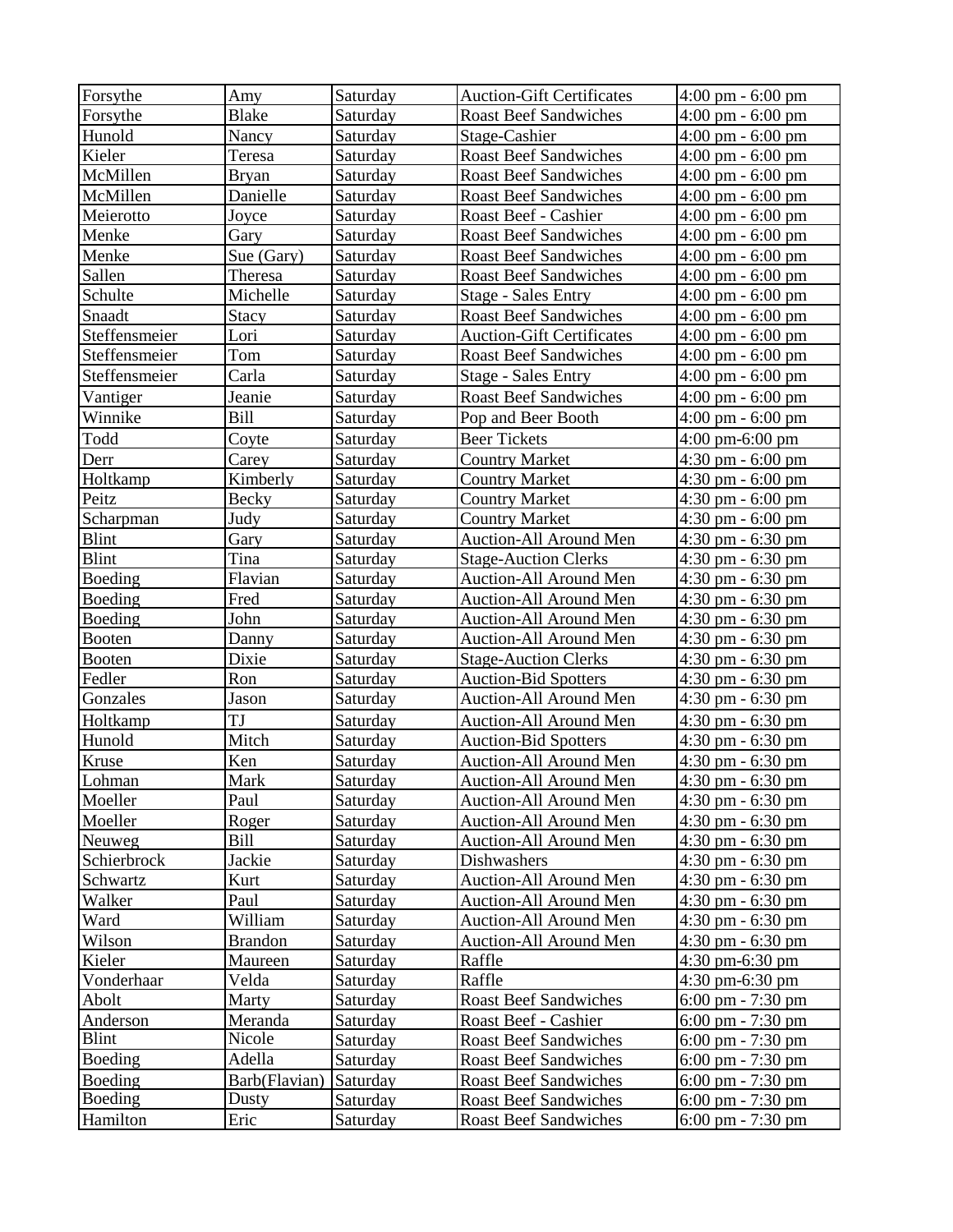| Harmeyer       | Joanna       | Saturday        | <b>Roast Beef Sandwiches</b>     | $6:00 \text{ pm} - 7:30 \text{ pm}$ |
|----------------|--------------|-----------------|----------------------------------|-------------------------------------|
| Krogmeyer      | Carleen      | Saturday        | <b>Roast Beef Sandwiches</b>     | $6:00 \text{ pm} - 7:30 \text{ pm}$ |
| Lake           | Ryan         | Saturday        | <b>Roast Beef Sandwiches</b>     | $6:00 \text{ pm} - 7:30 \text{ pm}$ |
| Menke          | Samantha     | Saturday        | <b>Roast Beef Sandwiches</b>     | 6:00 pm - 7:30 pm                   |
| Sanders        | Vickie       | Saturday        | <b>Roast Beef Sandwiches</b>     | 6:00 pm - 7:30 pm                   |
| Schulte        | Jean         | Saturday        | <b>Roast Beef Sandwiches</b>     | $6:00 \text{ pm} - 7:30 \text{ pm}$ |
| Scott          | Judi         | Saturday        | <b>Roast Beef Sandwiches</b>     | $6:00 \text{ pm} - 7:30 \text{ pm}$ |
| Steffensmeier  | Patty        | Saturday        | <b>Roast Beef Sandwiches</b>     | $6:00 \text{ pm} - 7:30 \text{ pm}$ |
| Walker         | <b>Bess</b>  | Saturday        | Roast Beef - Cashier             | $6:00 \text{ pm} - 7:30 \text{ pm}$ |
| Fullenkamp     | Josh         | Saturday        | Pop and Beer Booth               | $6:00 \text{ pm} - 8:00 \text{ pm}$ |
| Meller         | Kayla        | Saturday        | Stage-Cashier                    | $6:00 \text{ pm} - 8:00 \text{ pm}$ |
| Menke          | Kim          | Saturday        | <b>Auction-Gift Certificates</b> | $6:00 \text{ pm} - 8:00 \text{ pm}$ |
| Merschman      | Ryan         | Saturday        | Pop and Beer Booth               | $6:00 \text{ pm} - 8:00 \text{ pm}$ |
| Rea            | Sasha        | Saturday        | <b>Stage - Sales Entry</b>       | $6:00 \text{ pm} - 8:00 \text{ pm}$ |
| Schmitz        | <b>Brian</b> | Saturday        | <b>Beer Tickets</b>              | $6:00 \text{ pm} - 8:00 \text{ pm}$ |
| Steffensmeier  | Natalie      | Saturday        | Stage-Cashier                    | $6:00 \text{ pm} - 8:00 \text{ pm}$ |
| Vandenberg     | Derek        | Saturday        | Pop and Beer Booth               | $6:00 \text{ pm} - 8:00 \text{ pm}$ |
| Becker         | Darrell      | Saturday        | Auction-All Around Men           | $6:30 \text{ pm} - 8:30 \text{ pm}$ |
| <b>Berlett</b> | <b>Brent</b> | Saturday        | <b>Auction-Bid Spotters</b>      | $6:30 \text{ pm} - 8:30 \text{ pm}$ |
| Boeding        | Jayme        | Saturday        | <b>Auction-All Around Men</b>    | $6:30 \text{ pm} - 8:30 \text{ pm}$ |
| Boeding        | Jim          | Saturday        | <b>Auction-All Around Men</b>    | $6:30 \text{ pm} - 8:30 \text{ pm}$ |
| Boeding        | <b>Barb</b>  | Saturday        | <b>Stage-Auction Clerks</b>      | $6:30 \text{ pm} - 8:30 \text{ pm}$ |
| Bohnenkamp     | Jessica      | Saturday        | <b>Stage-Auction Clerks</b>      | $6:30 \text{ pm} - 8:30 \text{ pm}$ |
| Boylan         | Luke         | Saturday        | <b>Auction-All Around Men</b>    | $6:30 \text{ pm} - 8:30 \text{ pm}$ |
| <b>Brinck</b>  | <b>Steve</b> | Saturday        | Auction-All Around Men           | $6:30$ pm $-8:30$ pm                |
| Fraise         | <b>BJ</b>    | Saturday        | Auction-All Around Men           | $6:30 \text{ pm} - 8:30 \text{ pm}$ |
| Fraise         | Mark         | Saturday        | <b>Auction-All Around Men</b>    | $6:30 \text{ pm} - 8:30 \text{ pm}$ |
| Fraise         | Don          | Saturday        | <b>Auction-Bid Spotters</b>      | $6:30 \text{ pm} - 8:30 \text{ pm}$ |
| Fullenkamp     | Ray          | Saturday        | <b>Auction-All Around Men</b>    | $6:30$ pm $-8:30$ pm                |
| Fullenkamp     | Colleen      | Saturday        | <b>Auction-Gift Certificates</b> | $6:30 \text{ pm} - 8:30 \text{ pm}$ |
| Green          | Scott        | Saturday        | Auction-All Around Men           | $6:30$ pm $-8:30$ pm                |
| Hoenig         | Kelly        | Saturday        | <b>Auction-Gift Certificates</b> | $6:30 \text{ pm} - 8:30 \text{ pm}$ |
| Krogmeier      | Ray          | Saturday        | <b>Auction-All Around Men</b>    | $6:30 \text{ pm} - 8:30 \text{ pm}$ |
| Loving         | Joe          | Saturday        | <b>Auction-All Around Men</b>    | $6:30 \text{ pm} - 8:30 \text{ pm}$ |
| Mann           | Bob          | <b>Saturday</b> | <b>Auction-All Around Men</b>    | 6:30 pm $-8:30$ pm                  |
| Mann           | Jason        | Saturday        | Auction-All Around Men           | $6:30$ pm $-8:30$ pm                |
| Peterson       | Kyle         | Saturday        | Auction-All Around Men           | $6:30 \text{ pm} - 8:30 \text{ pm}$ |
| Pomber         | John         | Saturday        | <b>Auction-Bid Spotters</b>      | $6:30 \text{ pm} - 8:30 \text{ pm}$ |
| Pomberg        | <b>Larry</b> | Saturday        | <b>Auction-All Around Men</b>    | $6:30 \text{ pm} - 8:30 \text{ pm}$ |
| Sanders        | Mel          | Saturday        | <b>Auction-Bid Spotters</b>      | $6:30$ pm $-8:30$ pm                |
| Wellman        | <b>Bill</b>  | Saturday        | <b>Auction-All Around Men</b>    | $6:30 \text{ pm} - 8:30 \text{ pm}$ |
| Wellman        | Kirk         | Saturday        | <b>Auction-All Around Men</b>    | $6:30 \text{ pm} - 8:30 \text{ pm}$ |
| Dravis         | Ruth         | Saturday        | Dinner - Beans                   | 7:00 am - 10:00 am                  |
| Fedler         | Kim          | Saturday        | Dinner - Beans                   | 7:00 am - 10:00 am                  |
| Fraise         | Rhonda       | Saturday        | Dinner - Beans                   | 7:00 am - 10:00 am                  |
| Hunold         | Carol        | Saturday        | Dinner - Beans                   | 7:00 am - 10:00 am                  |
| Hunold         | Don          | Saturday        | Dinner - Beans                   | 7:00 am - 10:00 am                  |
| Kokjohn        | Dave         | Saturday        | Dinner - Beans                   | 7:00 am - 10:00 am                  |
| Krogmeier      | Pat          | Saturday        | Dinner - Beans                   | 7:00 am - 10:00 am                  |
| Olson          | Delores      | Saturday        | Dinner - Beans                   | 7:00 am - 10:00 am                  |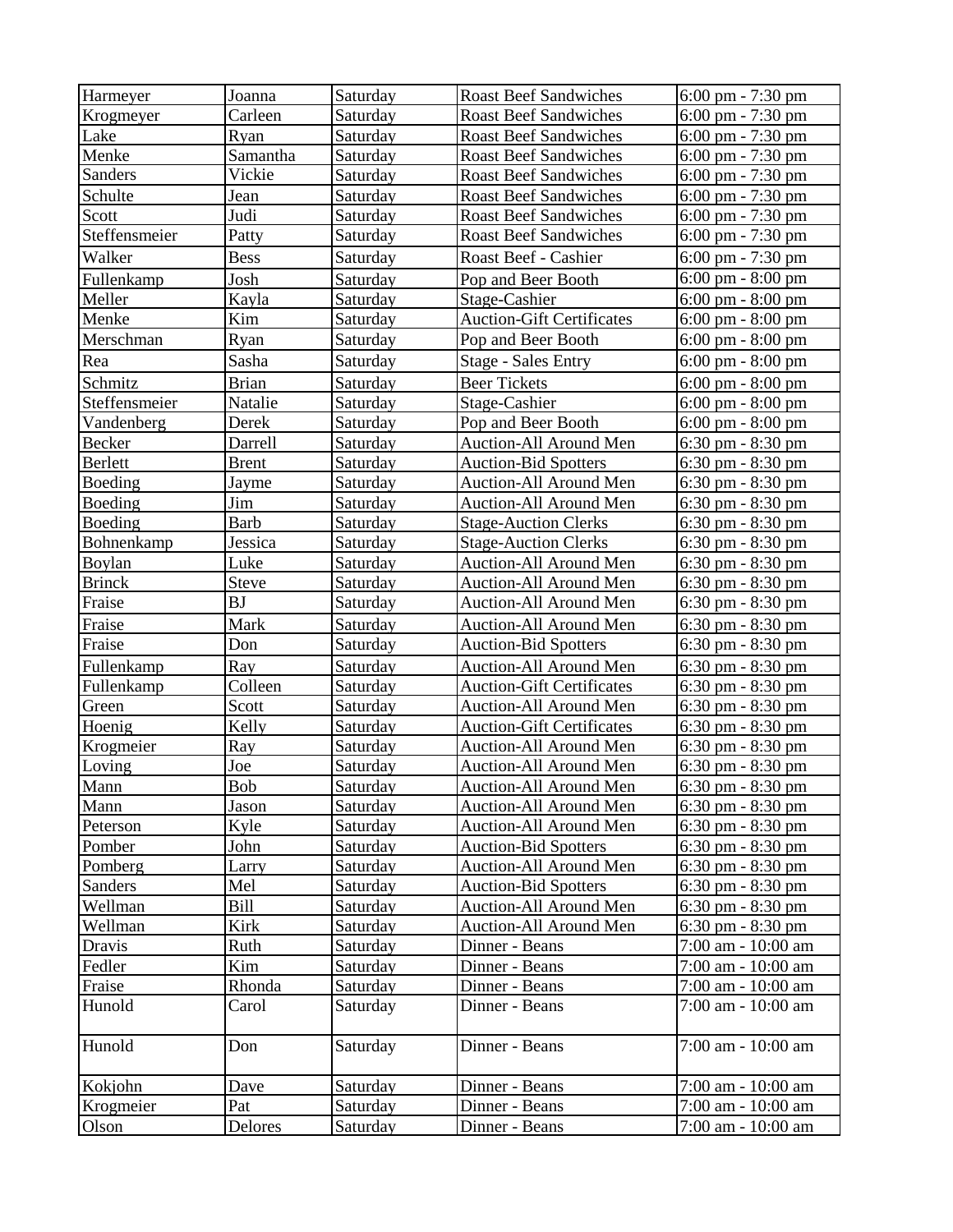| Boeding        | Beth         | Saturday | Kitchen Clean up                 | 7:00 pm - End                        |
|----------------|--------------|----------|----------------------------------|--------------------------------------|
| Boeding        | Chris        | Saturday | Kitchen Clean up                 | 7:00 pm - End                        |
| Garr           | Jeanette     | Saturday | Kitchen Clean up                 | 7:00 pm - End                        |
| Hoenig         | Mike         | Saturday | Kitchen Clean up                 | 7:00 pm - End                        |
| Kieler         | George       | Saturday | Kitchen Clean up                 | 7:00 pm - End                        |
| Kramer         | Ken          | Saturday | Kitchen Clean up                 | 7:00 pm - End                        |
| Kramer         | Noma         | Saturday | Kitchen Clean up                 | 7:00 pm - End                        |
| Kruse          | Kasey        | Saturday | Kitchen Clean up                 | 7:00 pm - End                        |
| Menke          | Lu           | Saturday | Kitchen Clean up                 | 7:00 pm - End                        |
| Menke          | Sue (Sam)    | Saturday | Kitchen Clean up                 | 7:00 pm - End                        |
| Peterson       | Darla        | Saturday | Kitchen Clean up                 | 7:00 pm - End                        |
| Stuekerjuergen | Greg         | Saturday | Kitchen Clean up                 | 7:00 pm - End                        |
| Winnike        | Mike         | Saturday | Kitchen Clean up                 | 7:00 pm - End                        |
| Boeding        | Sharon       | Saturday | <b>Country Market</b>            | 7:30 am - 9:00 am                    |
| Harmeyer       | Joan         | Saturday | Raffle                           | 7:30 am - 9:00 am                    |
| Hellweg        | Janet        | Saturday | <b>Country Market</b>            | 7:30 am - 9:00 am                    |
| Merschman      | Pam          | Saturday | <b>Country Market</b>            | 7:30 am - 9:00 am                    |
| Merschman      | Laverme      | Saturday | Raffle                           | 7:30 am - 9:00 am                    |
| Moeller        | <b>Barb</b>  | Saturday | <b>Country Market</b>            | 7:30 am - 9:00 am                    |
| <b>Sanders</b> | Cara         | Saturday | <b>Country Market</b>            | 7:30 am - 9:00 am                    |
| Holtkamp       | Tiffany      | Saturday | Stage - All Around Help          | 8:00 am - 10:00 am                   |
| Lingenfelter   | Hannah       | Saturday | Stage - All Around Help          | 8:00 am - 10:00 am                   |
| Conrad         | Sue          | Saturday | <b>Beer Tickets</b>              | 8:00 pm - 10:00 pm                   |
| Freesmeier     | Melissa      | Saturday | <b>Stage - Sales Entry</b>       | 8:00 pm - 10:00 pm                   |
| Holtkamp       | <b>Brett</b> | Saturday | Pop and Beer Booth               | 8:00 pm - 10:00 pm                   |
| Kassmeyer      | Sandy        | Saturday | <b>Auction-Gift Certificates</b> | 8:00 pm - 10:00 pm                   |
| Knustrom       | Kelly        | Saturday | <b>Stage - Sales Entry</b>       | 8:00 pm - 10:00 pm                   |
| Ledbetter      | Abbey        | Saturday | <b>Auction-Gift Certificates</b> | 8:00 pm - 10:00 pm                   |
| Mehmert        | Justin       | Saturday | Pop and Beer Booth               | 8:00 pm - 10:00 pm                   |
| Scott          | Liz          | Saturday | <b>Stage - Sales Entry</b>       | 8:00 pm - 10:00 pm                   |
| Wilkens        | Jenny        | Saturday | Stage-Cashier                    | 8:00 pm - 10:00 pm                   |
| Wilson         | Katie        | Saturday | Stage-Cashier                    | 8:00 pm - 10:00 pm                   |
| Abolt          | Austin       | Saturday | Pop and Beer Booth               | 8:00 pm-10:00 pm                     |
| Conrad         | Connor       | Saturdav | Auction-All Around Men           | $8:30 \text{ pm} - 10:30 \text{ pm}$ |
| Fraise         | Daryn        | Saturday | Auction-All Around Men           | 8:30 pm - 10:30 pm                   |
| Fraise         | Justin       | Saturday | Auction-All Around Men           | 8:30 pm - 10:30 pm                   |
| Freesmeier     | <b>Brad</b>  | Saturday | Auction-All Around Men           | $8:30 \text{ pm} - 10:30 \text{ pm}$ |
| Jones          | Pat          | Saturday | <b>Auction-All Around Men</b>    | 8:30 pm - 10:30 pm                   |
| Meierotto      | Marty        | Saturday | Auction-All Around Men           | $8:30 \text{ pm} - 10:30 \text{ pm}$ |
| Menke          | Nathan       | Saturday | <b>Auction-Bid Spotters</b>      | 8:30 pm - 10:30 pm                   |
| Menke          | Sam          | Saturday | <b>Auction-Bid Spotters</b>      | 8:30 pm - 10:30 pm                   |
| Merschbrock    | Dale         | Saturday | <b>Auction-Bid Spotters</b>      | $8:30 \text{ pm} - 10:30 \text{ pm}$ |
| Moeller        | Dean         | Saturday | <b>Auction-All Around Men</b>    | 8:30 pm - 10:30 pm                   |
| Moran          | Aaron        | Saturday | <b>Auction-All Around Men</b>    | 8:30 pm - 10:30 pm                   |
| Otte           | Darin        | Saturday | Auction-All Around Men           | 8:30 pm - 10:30 pm                   |
| Pomberg        | Lisa         | Saturday | <b>Stage-Auction Clerks</b>      | 8:30 pm - 10:30 pm                   |
| Sanders        | Brad         | Saturday | <b>Auction-All Around Men</b>    | 8:30 pm - 10:30 pm                   |
| Steffensmeier  | Jason        | Saturday | Auction-All Around Men           | 8:30 pm - 10:30 pm                   |
| Steffensmeier  | Joe          | Saturday | Auction-All Around Men           | 8:30 pm - 10:30 pm                   |
| Steffensmeier  | Tim          | Saturday | <b>Auction-Bid Spotters</b>      | 8:30 pm - 10:30 pm                   |
| Steffensmeier  | Lauren       | Saturday | <b>Stage-Auction Clerks</b>      | <u>8:30 pm - 10:30 pm</u>            |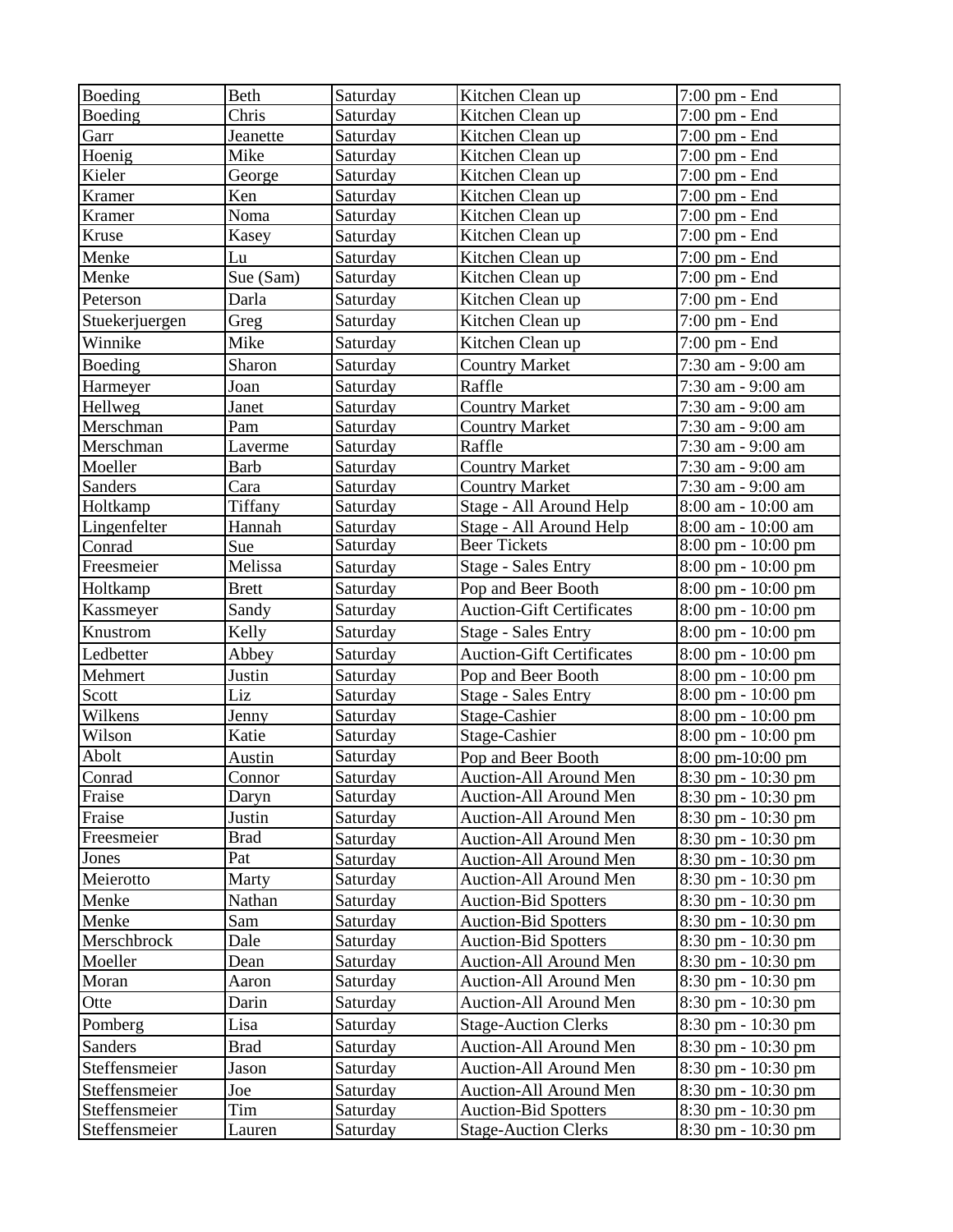| Wheeler       | Mike         | Saturday | Auction-All Around Men       | 8:30 pm - 10:30 pm                   |
|---------------|--------------|----------|------------------------------|--------------------------------------|
| <b>Barber</b> | Kathy        | Saturday | <b>Country Market</b>        | 9:00 am - 10:30 am                   |
| <b>Booten</b> | Mary Ann     | Saturday | <b>Country Market</b>        | 9:00 am - 10:30 am                   |
| Fullenkamp    | Deb          | Saturday | <b>Country Market</b>        | 9:00 am - 10:30 am                   |
| Lampe         | Mary         | Saturday | <b>Country Market</b>        | 9:00 am - 10:30 am                   |
| Lingenfelter  | Clint        | Saturday | Raffle                       | 9:00 am - 10:30 am                   |
| Fedler        | Jeanne       | Saturday | Dinner-Pie & Cake            | 9:00 am-11:00 am                     |
| Fullenkamp    | Geneva       | Saturday | Dinner-Pie & Cake            | 9:00 am-11:00 am                     |
| Kruse         | Chris        | Saturday | Dinner-Pie & Cake            | 9:00 am-11:00 am                     |
| McCannon      | Alice        | Saturday | Dinner-Pie & Cake            | 9:00 am-11:00 am                     |
| Meierotto     | <b>Bill</b>  | Saturday | Dinner/Lunch-Entree Prep     | AM                                   |
| Meierotto     | <b>Brian</b> | Saturday | Dinner/Lunch-Entree Prep     | AM                                   |
| Menke         | <b>Brad</b>  | Saturday | Dinner/Lunch-Entree Prep     | AM                                   |
| Merschman     | Ryan         | Saturday | Dinner/Lunch-Entree Prep     | AM                                   |
| Moeller       | Bill         | Saturday | Dinner/Lunch-Entree Prep     | AM                                   |
| Panther       | <b>Bill</b>  | Saturday | Dinner/Lunch-Entree Prep     | AM                                   |
| Spiekermeier  | Paul         | Saturday | Dinner/Lunch-Entree Prep     | AM                                   |
| Walljasper    | Doug         | Saturday | Dinner/Lunch-Entree Prep     | AM                                   |
| Wellman       | George       | Saturday | Dinner/Lunch-Entree Prep     | $A\underline{M}$                     |
| Wellman       | Tami         | Saturday | Dinner/Lunch-Entree Prep     | AM                                   |
| Schulte       | Anthony      | Saturday | Stage - Finance              | As needed                            |
| Box           | Angie        | Saturday | Dinner/Lunch                 | Chairperson                          |
| Fedler        | Larry        | Saturday | Stage - Finance              | Chairperson                          |
| Foecke        | Jacob        | Saturday | Stage - Finance              | Chairperson                          |
| Holtkamp      | Jan          | Saturday | Stage - Finance              | Chairperson                          |
| Hunold        | Cody         | Saturday | Pop and Beer Booth           | Chairperson                          |
| Lake          | Trisha       | Saturday | Dinner/Lunch                 | Chairperson                          |
| Steffensmeier | Dave         | Saturday | Stage - Finance              | Chairperson                          |
| Fraise        | Nikki        | Saturday | <b>Mixed Drinks</b>          | <b>TBD</b>                           |
| Merschbrock   | Deina        | Saturday | Stage-Computers              | <b>TBD</b>                           |
| Robu          | Lynn         | Saturday | <b>Beer Tickets</b>          | 10:00 pm - End                       |
| Boeding       | Tad          | Saturday | <b>Auction-Bid Spotters</b>  | 10:30 am - 12:30 pm                  |
| Scharpman     | Randy        | Saturday | <b>Auction-Bid Spotters</b>  | 10:30 am - 12:30 pm                  |
| Schmitt       | Mike         | Saturday | <b>Auction-Bid Spotters</b>  | $10:30$ pm - End                     |
| Clark         | Nathan       | Saturday | Dinner-Kitchen Helper        | 12:00 pm - 2:00 pm                   |
| Clark         | Kristine     | Saturday | Dinner-Kitchen Helper        | $12:00 \text{ pm} - 2:00 \text{ pm}$ |
| Kramer        | Randy        | Saturday | <b>Auction-Bid Spotters</b>  | 12:30 pm - 2:30 pm                   |
| Walker        | JD           | Saturday | <b>Auction-Bid Spotters</b>  | 12:30 pm - 2:30 pm                   |
| Fullenkamp    | Chris        | Saturday | <b>Auction-Bid Spotters</b>  | $2:30 \text{ pm} - 4:30 \text{ pm}$  |
| Lampe         | Trisha       | Saturday | <b>Roast Beef Sandwiches</b> | $6:00 \text{ pm} - 7:30 \text{ pm}$  |
| Schmitt       | Jill         | Saturday | Stage - All Around Help      | 8:00 am - 10:00 am                   |
| Moeller       | Kurt         | Saturday | Dinner/Lunch-Entree Prep     | AM                                   |
| Abolt         | Ann          | Thursday | Check In - Computers         | $6:00 \text{ pm} - 8:00 \text{ pm}$  |
| Delaney       | Terri        | Thursday | <b>Check In - Computers</b>  | $6:00 \text{ pm} - 8:00 \text{ pm}$  |
| Johnston      | Carl         | Thursday | Check In - Runners           | $6:00 \text{ pm} - 8:00 \text{ pm}$  |
| Knight        | Patty        | Thursday | Check In - Tickets           | $6:00 \text{ pm} - 8:00 \text{ pm}$  |
| Moran         | Rebecca      | Thursday | <b>Check In - Computers</b>  | $6:00 \text{ pm} - 8:00 \text{ pm}$  |
| Moran         | Joe          | Thursday | Check In - Runners           | $6:00 \text{ pm} - 8:00 \text{ pm}$  |
| Pranger       | David        | Thursday | Check In - Runners           | $6:00 \text{ pm} - 8:00 \text{ pm}$  |
| Pranger       | Eileen       | Thursday | Check In - Tickets           | $6:00 \text{ pm} - 8:00 \text{ pm}$  |
| Wheeler       | <b>Barb</b>  | Thursday | Check In - Tickets           | $6:00 \text{ pm} - 8:00 \text{ pm}$  |
|               |              |          |                              |                                      |